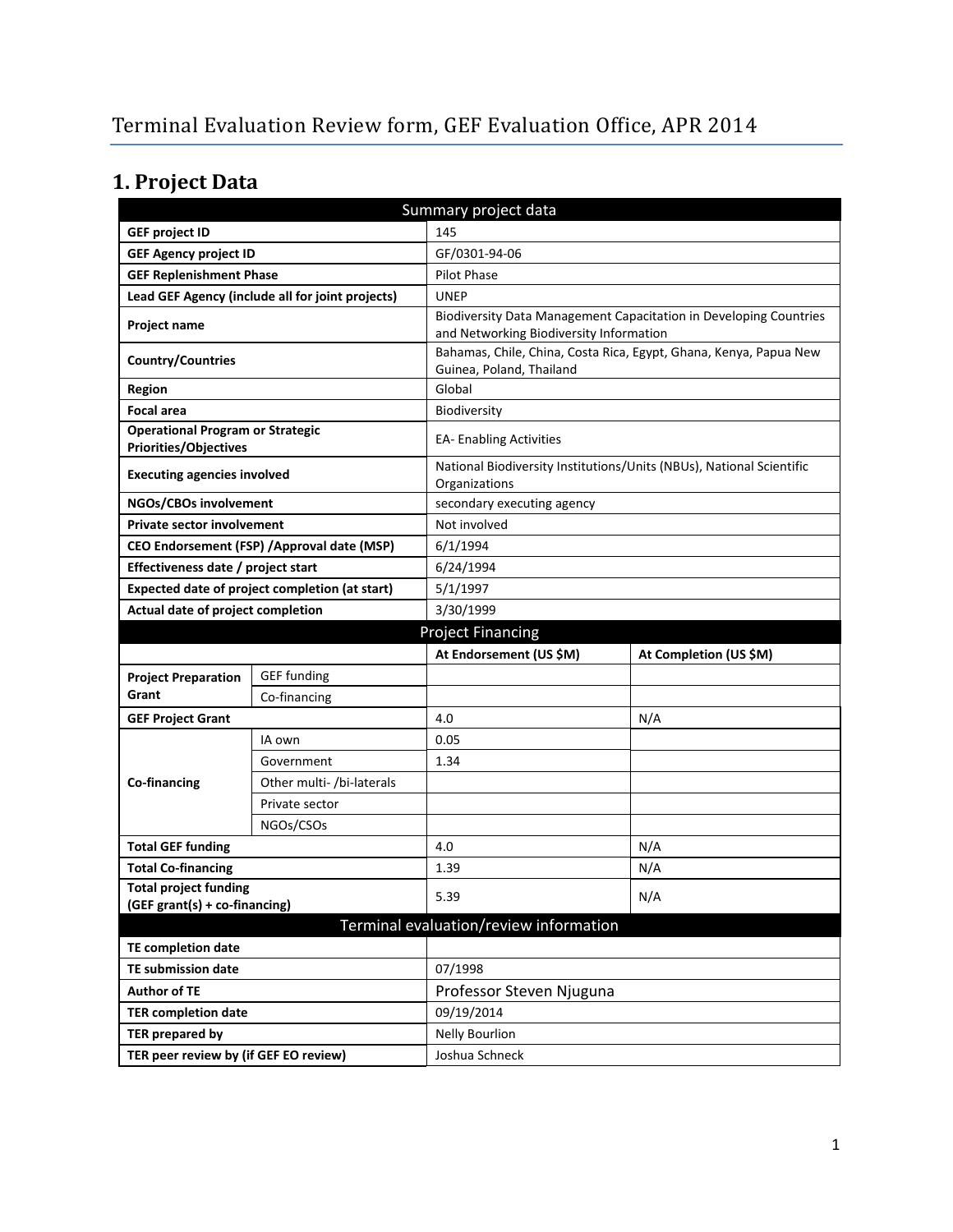| <b>Criteria</b>                                  | <b>Final PIR</b>         | <b>IA Terminal</b><br><b>Evaluation</b> | <b>IA Evaluation</b><br><b>Office Review</b> | <b>GEF EO Review</b> |
|--------------------------------------------------|--------------------------|-----------------------------------------|----------------------------------------------|----------------------|
| <b>Project Outcomes</b>                          | N/A                      | N/A                                     | N/A                                          | <b>MS</b>            |
| <b>Sustainability of Outcomes</b>                | N/A                      | N/A                                     | N/A                                          | ML                   |
| <b>M&amp;E Design</b>                            | N/A                      | N/A                                     | N/A                                          |                      |
| <b>M&amp;E</b> Implementation                    | N/A                      | N/A                                     | N/A                                          |                      |
| <b>Quality of Implementation</b>                 | N/A                      | N/A                                     | N/A                                          | MS                   |
| <b>Quality of Execution</b>                      | N/A                      | N/A                                     | N/A                                          | MS                   |
| <b>Quality of the Terminal Evaluation Report</b> | $\overline{\phantom{a}}$ |                                         | N/A                                          |                      |

## **2. Summary of Project Ratings**

### **3. Project Objectives**

#### 3.1 Global Environmental Objectives of the project:

According to the PD pg. 2, the Global Environment Objectives of the project are to support conservation and sustainable use of biological diversity, through the organization, maintenance and use of data generated by the country study process. This project contributes to the implementation of the Convention on Biological Diversity and Agenda 21. Biodiversity data and information management are essential components of virtually all articles of the Convention (TE, pg. 7).

#### 3.2 Development Objectives of the project:

The Development Objective of the project is to "assist developing countries to meet their obligations under international agreements to organize, manage and use data on biodiversity". (TE, pg.7)

The project is focused on the needs of developing countries to compile biodiversity data while conducting country studies on biological diversity. Additionally, the project seeks to assist countries in mobilizing this data as a "key instrument in building enhanced national capacity for preparing NBSAPs, in accordance with Article 6 (a) of the Convention on Biological Diversity". (TE, pg14)

Overall, 10 countries participated in the project; Bahamas, Chile, China, Costa Rica, Egypt, Ghana, Kenya, Papua New Guinea, Poland and Thailand. (TE, pg.7)

The project has the following specific objectives:

- (a) To assess the countries' requirements for data management and application for the implementation of the Convention on Biological Diversity;
- (b) To strengthen national mechanisms and institutions for access to and dissemination of national biodiversity information;
- (c) To organize data compiled through, *inter alia*, the country study process and to develop mechanisms for the continued collection and management of information;
- (d) To enhance existing ability and skills to utilize the relevant technologies and know-how in data management;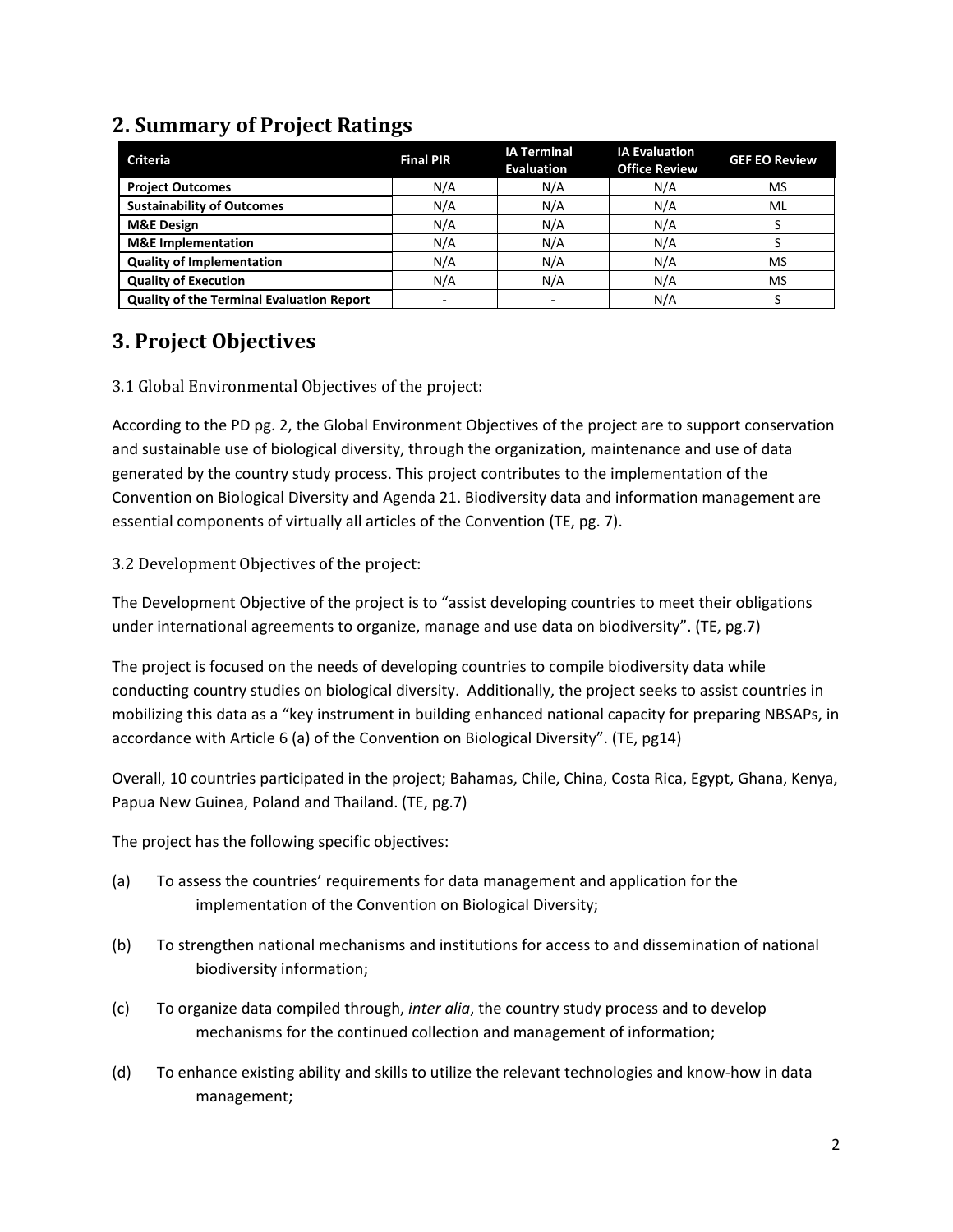- (e) To develop linkages with national, regional and global networks relevant to biodiversity information, its exchange and management; and
- (f) To apply a series of information management tools, including guidelines and standards for data management.

Each of the countries participating in the project was to carry out the following activities:

- (a) To conduct a national institutional survey, to determine the national capacity for data management;
- (b) To prepare a national plan for the management and application of biodiversity data in support of the Convention on Biological Diversity;
- (c) To develop a series of basic guidelines to support efficient information management; and
- (d) To compile a resource inventory as a "tool box" of available methods and technologies from which it could draw upon selectively to suit its needs, involving both North-South and South-South cooperation.

The TE states that the principal output of the BDM project is "a national biodiversity data management plan (the BDM plan) to support the implementation of the Convention on Biological Diversity, as required under Article 7 of the Convention". (TE, pg.17)

3.3 Were there any **changes** in the Global Environmental Objectives, Development Objectives, or other activities during implementation?

According to the TE, the duration of the project was too short for several countries, and therefore, the project had to be revised to accommodate delays (TE,pg. 10). However, **no** change in GEO, DO or activities was reported in the TE.

### **4. GEF EO assessment of Outcomes and Sustainability**

Please refer to the GEF Terminal Evaluation Review Guidelines for detail on the criteria for ratings.

Relevance can receive either a Satisfactory or Unsatisfactory rating. For Effectiveness and Cost efficiency, a six point rating scale is used (Highly Satisfactory to Highly Unsatisfactory), or Unable to Assess. Sustainability ratings are assessed on a four-point scale: Likely=no or negligible risk; Moderately Likely=low risk; Moderately Unlikely=substantial risks; Unlikely=high risk. In assessing a Sustainability rating please note if, and to what degree, sustainability of project outcomes is threatened by financial, sociopolitical, institutional/governance, or environmental factors.

Please justify ratings in the space below each box.

| 4.1 Relevance | Rating: Satisfactory |
|---------------|----------------------|
|---------------|----------------------|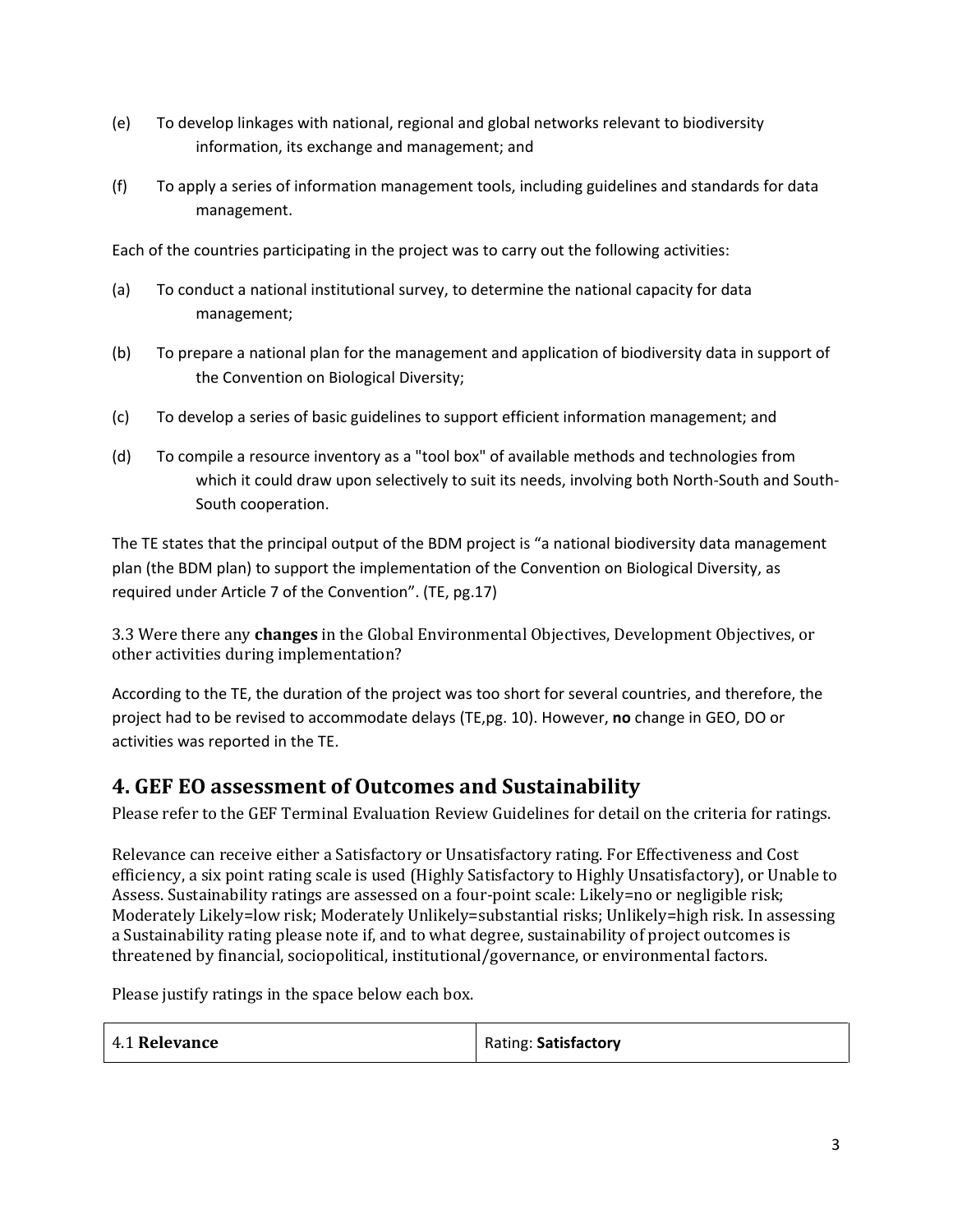The project is relevant to both the GEF and participating countries.

The project contributes to the implementation of Chapter 15 and 17 of Agenda 21. Those chapters focus on "the need for better information as the basis for sustainable development and conservation of natural resources" (TE, pg. 12).

The project compiles and manages biodiversity data and information; therefore, it contributes to the preparation of the NBSAPs, and the Article 6 of the Convention on Biological Diversity. The BDM plans are important in providing information and data necessary for the success of NBSAPs (TE, pg.12).

The project is also relevant to both the GEF and participating countries, because the Article 7 of the Convention on Biological Diversity is concerned with the identification and monitoring of activities to support Articles 8-10 (*in situ* conservation, *ex situ* conservation and sustainable use of components of biological diversity). (TE, pg.14)

Overall, the BDM project was appropriate for the participating countries. This project came at the time when the countries were starting the process of developing their NBSAPs, as called for by the Convention on Biological Diversity. The availability of reliable and up to date biodiversity data and information is required by the NBSAPs. The BDM project provides an opportunity to compile which the information is available, where it is stored, and how it is managed. This project helps the countries in establishing a nation-wide biodiversity networks, and provides an opportunity for the countries to "develop common procedures for the collection, processing, storage, management and exchange of biodiversity data". (TE, pg36)

| <b>4.2 Effectiveness</b> | Rating: Moderately Satisfactory |
|--------------------------|---------------------------------|
|--------------------------|---------------------------------|

Overall, according to the TE, the BDM project was effective in increasing the awareness of the importance of biodiversity data management, and the conservation of biological diversity, in general. However, the full impact of the BDM project remained contingent on the participating countries and donor agencies making available funding to continue the activities outlined in the BDM plans. (TE, pg.69)

The BDM project achieved its main goals. It improved the biodiversity data management at the national level. It also contributed to awareness-raising on biodiversity issues. Finally, the project has influenced national policies on biodiversity.

However, some countries had more successful results than others. The key success factors were: broad political support and commitment, good telecommunication facilities, access to advanced information technology, existing in-country expertise, and good project management capacity. (TE, pg.70)

The following outputs were planned in the project design:

(1) Consultative workshop: It was held in October 1994 at UNEP headquarters in Nairobi. According to the TE (pg. 55) it was reported as being successful in providing an overview of the project.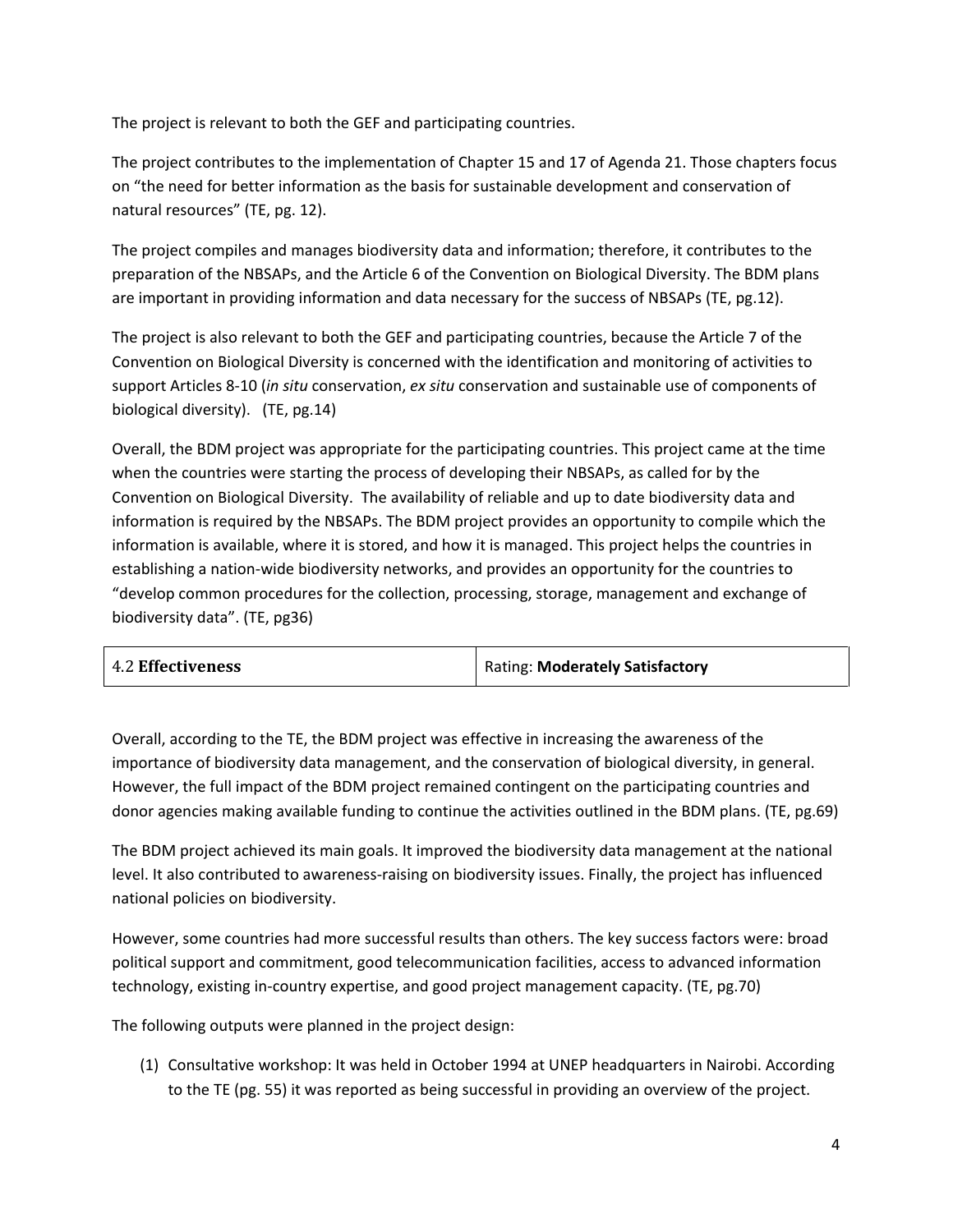- (2) National institutional surveys: The national institutional surveys were completed by all the countries and according to the TE, resulted in useful products.
- (3) Biodiversity information networks and the biodiversity data hub: The biodiversity data hub serves as a catalogue describing the various datasets, and also serves as the clearing-house mechanism of the Convention on Biological Diversity. Only Chile, Costa Rica and Poland, were able to establish clearing-house mechanisms (TE.pg.40).
- (4) BDM plans: the BDM plans were prepared by the countries, however, the implementation of those plans was not fully achieved, mostly because of lack of funding (TE, pg.12).
- (5) BDM workshops: They helped improve understanding of biodiversity data management as well as promoting the project objectives.
- (6) BDM Update: Five issues of the newsletter *BDM Update* were published and distributed.
- (7) National linkages: The TE found "little evidence of regional and global linkages established as a result of the project" (TE,pg.4) .

At the end of the project, there were a number of countries that had not completed their project outputs. These include (TE, pg.55) ; Ghana, whose BDM workshops are 50% complete; BDM plan, 60% complete; information management guidelines, 40% complete; national resource inventory, 10% complete; and information technology equipment provision, 80% complete; Thailand, whose national resource inventory is incomplete; and the Bahamas, whose metadatabase and national resource inventory are incomplete. According to the TE, the non-completion of project outputs is mainly due to issues in project design, lack of capacity and inadequate monitoring and supervision.

| 4.3 Efficiency | Rating: Moderately Satisfactory |
|----------------|---------------------------------|
|----------------|---------------------------------|

The efficiency of the project is rated satisfactory, overall the project activities were implemented on a timely basis. (TE, pg.10) However, the TE states that the project duration was too short for many countries which had to rely on limited in-country technical expertise, "The duration of the project seems to have been arbitrarily decided" (TE, pg.10). Therefore the project had to be revised to accommodate delays. Some minor delays were experienced in a few countries (Kenya, Costa Rica, Ghana). These delays were due to some executing partners issues; a high turnover of partners, or some partners had too many responsibilities to properly handle the project.

The newsletters helped keep the BDM participating countries and all the stakeholders informed of the project's achievements. Those newsletters were found to "be very effective in informing the readers on the overall implementation and progress of the BDM umbrella project". (TE, pg.34)

Finally, in the project design, no budget line was allocated for the active participation of the advisory committee (TE, pg. 41). The TE does not mention any other information on budget efficiency.

There was no disbursement issues, or communication problems reported in the TE and in the PIR.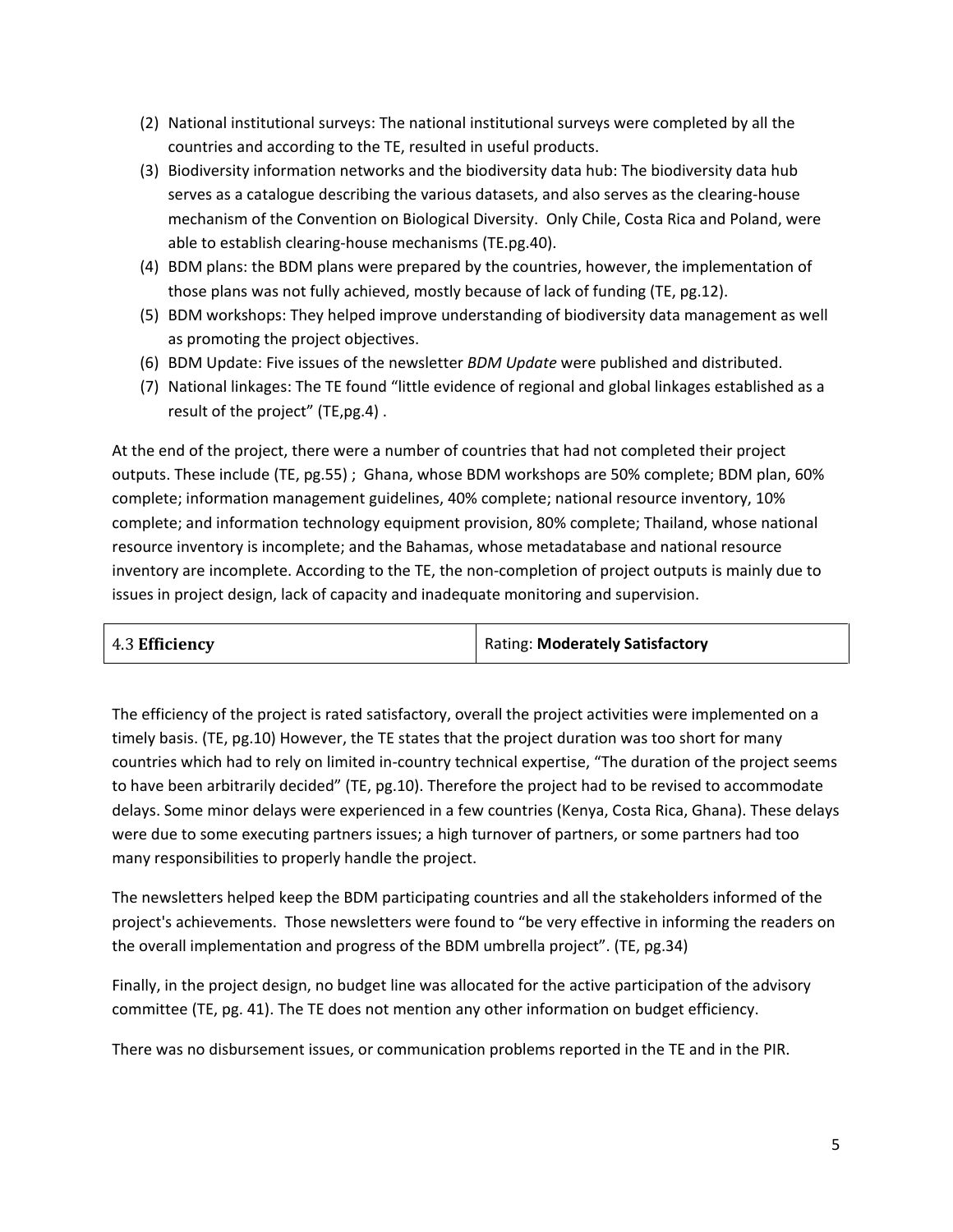| 4.4 Sustainability | Rating: Moderately Likely |
|--------------------|---------------------------|
|--------------------|---------------------------|

The sustainability of the project is rated Moderately Likely. The future of the project depends on the implementation of the BDM plans.

According to the TE, additional support to the participating countries should be provided by UNEP and the GEF to implement the BDM plans. Without this support the BDM plans will likely not be implemented (TE, pg. 12). Secure sources of funding for implementation of the BDM plans that would ensure sustainability of the project were not envisioned in the BDM project log frame. According to the TE (pg.12), "a greater exploration of options for continued financing of BDM activities should be undertaken within the participating countries and others intending to implement BDM-type activities".

On the other hand, in all the participating countries, the BDM project is planned to be continued. Much of the actual data collection, storage and management have been incorporated into the routine work of custodian institutions and the costs absorbed into the budgets of those institutions (TE, pg.43). Some portions of the BDM plan are already started to be implemented, thanks to the funding from other parallel projects, such as the Chinese biodiversity information system and the nature reserve and biodiversity information sources sharing project (TE, pg. 44).

### **5. Processes and factors affecting attainment of project outcomes**

5.1 Co-financing. To what extent was the reported co-financing essential to the achievement of GEF objectives? If there was a difference in the level of expected co-financing and actual co-financing, then what were the reasons for it? Did the extent of materialization of co-financing affect project's outcomes and/or sustainability? If so, in what ways and through what causal linkages?

This project is a \$5.4 million project, \$4 million was provided by the GEF, \$50,000 by WCMC and the rest by participating countries.

Each of the subprojects in the 10 participating countries was allocated approximately \$250,000 and the government contributions from the participating countries ranged from \$30,000 to \$400,000 (TE, pg.7).

No additional information is given in the TE on co-financing.

5.2 Project extensions and/or delays. If there were delays in project implementation and completion, then what were the reasons for it? Did the delay affect the project's outcomes and/or sustainability? If so, in what ways and through what causal linkages?

The project started in June 1994 and was scheduled to run until June 1997. In some countries the project experienced minor delays.

In one of the participating countries, the representative experienced difficulties developing practical guidelines based on the project's findings. This problem was not identified early enough, and therefore,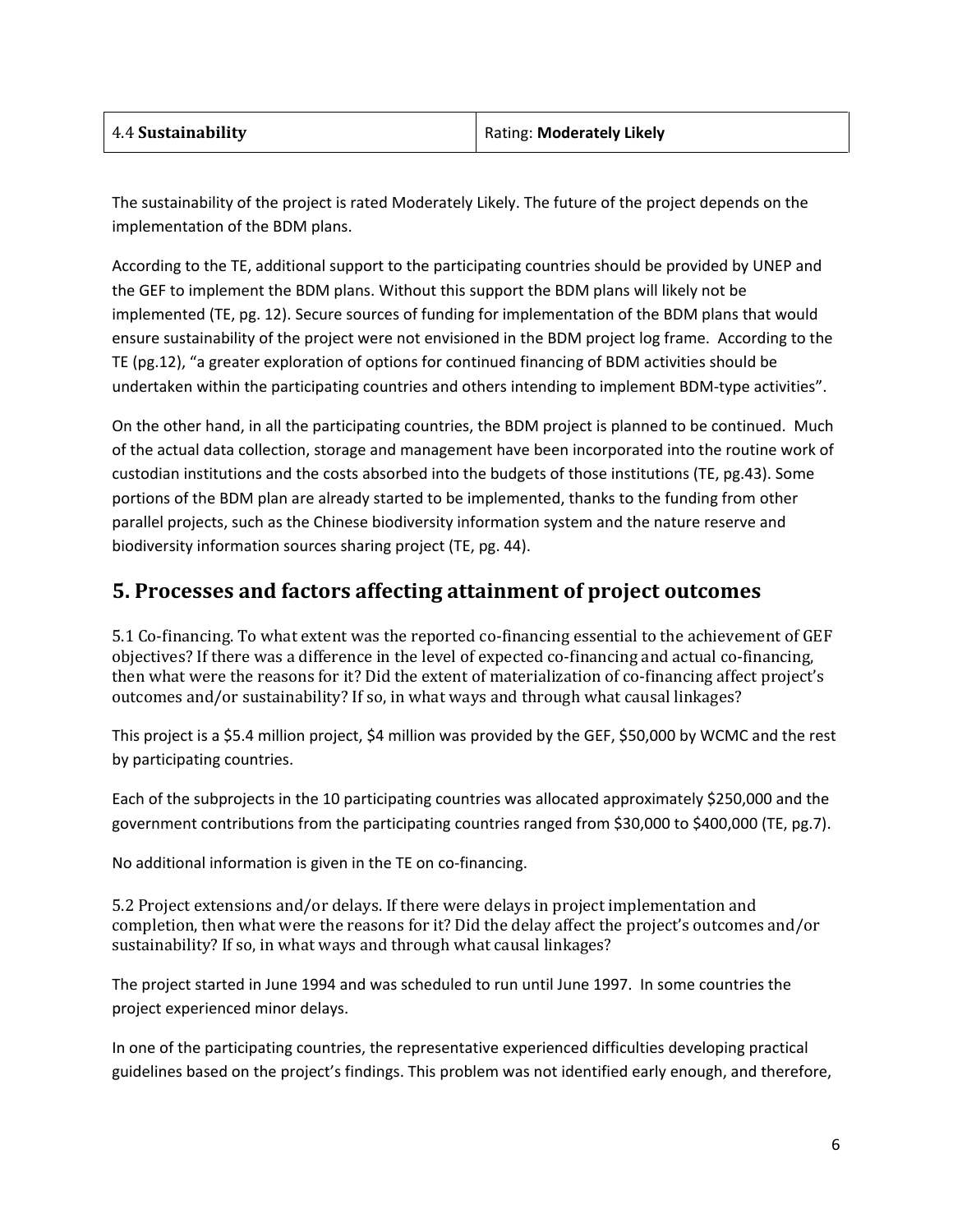the first output took 12 months to be completed. The project had fallen behind schedule and the majority of the outputs were not completed (TE, pg. 20).

In two of the participating countries (Kenya and Costa Rica), the project lost momentum because of the resignation of project coordinators.

In Kenya, the implementation of project encountered some delays because of the slow rate of return of completed questionnaires for the national institutional survey. There were other delays that resulted from lengthy government procedures in the procurement of goods and services (TE, pg. 66).

In Ghana, the project coordinator had the responsibility of managing 16 ongoing projects and eight additional projects were in the pipeline. The result was poor project coordination on the part of the project coordinator and delays in the project implementation (TE, pg. 52).

5.3 Country ownership. Assess the extent to which country ownership has affected project outcomes and sustainability? Describe the ways in which it affected outcomes and sustainability, highlighting the causal links:

During workshops and training that were part of the initial phase of the project, linkages with national networks were developed. Those workshops were a place at which national organizations could meet and exchange information and ideas on biodiversity data management, and strengthen their relationships. (TE, pg.40). However, the TE found "little evidence of linkages with regional agencies that had resulted from the BDM project"(TE, pg.41).

The country ownership was also strengthened by the strategic location of the project focal point at a central government body with a high-level mandate. This allowed the project to form partnerships with key national stakeholders and gave it access to a wide range of resources and audiences (TE, pg. 49). Additionally, the use of local consultants in implementing the project enhanced its acceptability among the stakeholders (TE, pg.50).

However, on the other hand, several important institutions that manage biodiversity information did not participate in the BDM project. The TE states that "this failure was due either to lack of personal or institutional interest or to lack of credibility *vis-à-vis* large projects financed by international organizations, mainly attributable to the many projects which fail because of deficient follow-up after the funding has been used up"(TE, pg. 51).

#### **6. Assessment of project's Monitoring and Evaluation system**

Ratings are assessed on a six point scale: Highly Satisfactory=no shortcomings in this M&E component; Satisfactory=minor shortcomings in this M&E component; Moderately Satisfactory=moderate shortcomings in this M&E component; Moderately Unsatisfactory=significant shortcomings in this M&E component; Unsatisfactory=major shortcomings in this M&E component; Highly Unsatisfactory=there were no project M&E systems.

Please justify ratings in the space below each box.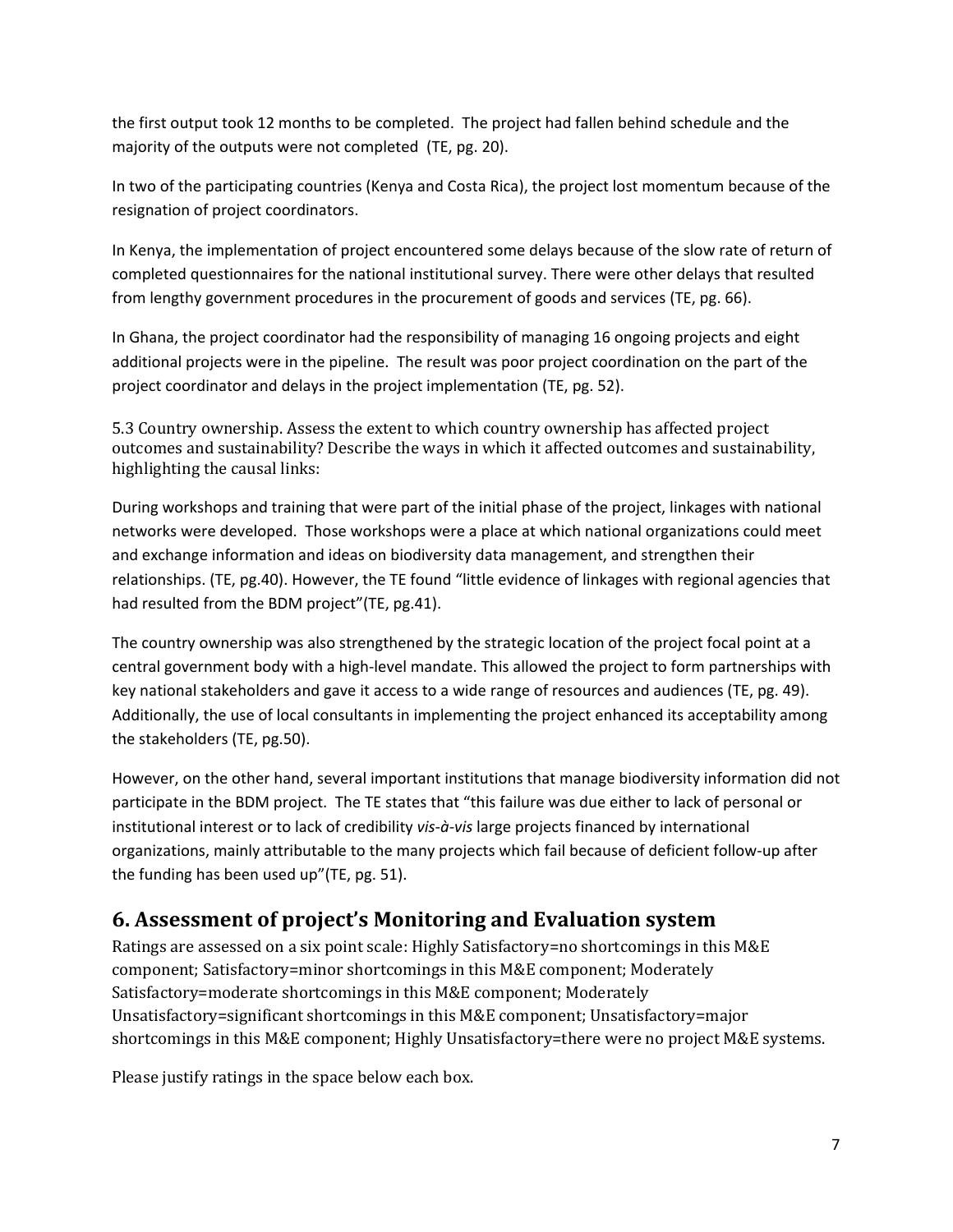The M&E design at Entry is rated satisfactory.

The TE does not assess M&E Design. The following assessment is based on a reading of the PD. The PD states that the results should be evaluated along 4 major points (PD, pg.15):

- (1) Evaluation and revision of the Guidelines for Biodiversity Data Management following their application in country
- (2) Mid-term evaluation of project in order to assess progress of project implementation and feasibility of expanding scope and benefits of project to other countries
- (3) Evaluation of the project in each country
- (4) Evaluation of the UNEP institutional collaborative programme to support developing countries in biodiversity data management.

The PD also mentions that half yearly progress reports should be submitted, as well as terminal reports within 60 days of project completion, and finally substantive reports produced by UNEP to be distributed to the countries involved in the project.

The PD gives indicators and specific targets to be achieved by each country (PD, pg.8). Those indicators are defined very specifically, and assumptions to reach the output are given. Moreover for each activity, SMART indicators to evaluate the achievements are given. UNEP will be the agency responsible for all M&E activities (PD, pg.15). A budget was planned in the PD for the M&E activities (PD, pg.17).

| 6.2 M&E Implementation | Rating: Satisfactory |
|------------------------|----------------------|
|------------------------|----------------------|

The M&E implementation is rated as satisfactory. Key M&E activities were as follows:

- (1) A workshop was conducted to formulate and present recommendations and conclusions for the BDM project, and was part of the M&E system. Only 8 of the 10 countries involved in the BDM project attended the workshop (Ghana and Poland could not attend). The workshop was also attended by representatives from UNEP, the GEF Secretariat, WCMC, the BDM advisory committee, Chemonics International, Inc., (coordinators of local consultants) and the Sparvs Agency (international consultant) (TE, pg.62).
- (2) A BDM advisory committee was established to provide advice on technical, organizational and project management matters as part of a collaborative effort. A group of experts from organizations with expertise in the field of biodiversity information management composed this committee (TE, pg.62).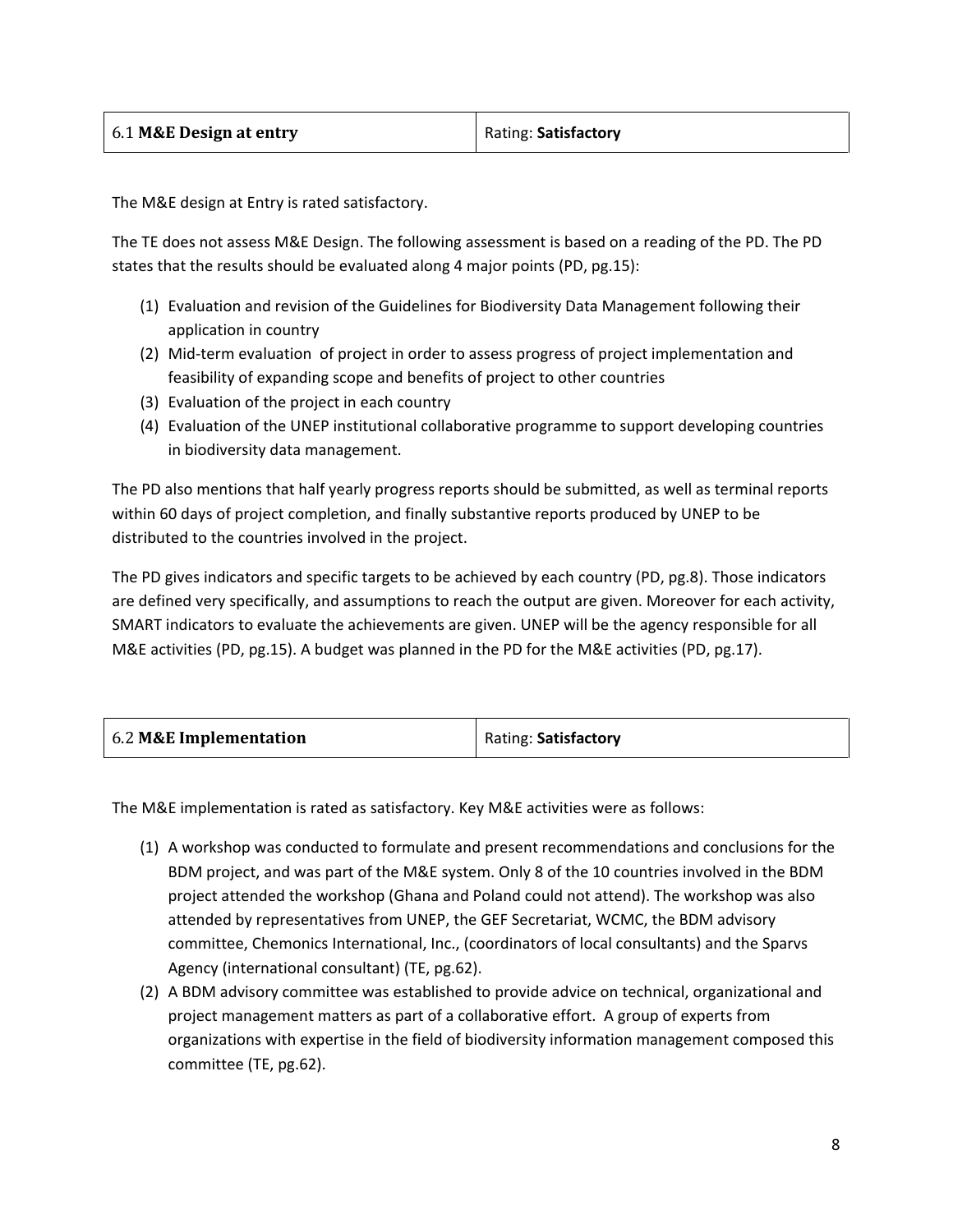(3) A subproject agreement was concluded with WCMC for the preparation of a set of BDM support materials intended to raise the profile of biodiversity information in decision-making processes (TE, pg.63).

Finally, a terminal evaluation was conducted. It was a multi-stage process, beginning with a separate evaluation of each country-level subproject coordinated by Chemonics International, Inc., a consulting firm contracted by GEF. Then the findings of the subproject evaluations were synthesized into a draft evaluation report of the overall project. The draft evaluation report was presented at the workshop for review and comments and formed the main part of the workshop resource materials. The results of the workshop discussions and recommendations were to be incorporated into the final evaluation report. (TE, pg.68).

### **7. Assessment of project implementation and execution**

Quality of Implementation includes the quality of project design, as well as the quality of supervision and assistance provided by implementing agency(s) to execution agencies throughout project implementation. Quality of Execution covers the effectiveness of the executing agency(s) in performing its roles and responsibilities. In both instances, the focus is upon factors that are largely within the control of the respective implementing and executing agency(s). A six point rating scale is used (Highly Satisfactory to Highly Unsatisfactory), or Unable to Assess.

Please justify ratings in the space below each box.

| Rating: Moderately Satisfactory |
|---------------------------------|
|                                 |

The project was implemented by the United Nations Environment Programme (UNEP). The major roles of UNEP were administering funds and monitoring the subprojects. According to the TE (pg.10) "UNEP clearly played an important role in sparking interest in the field of biodiversity data management". The quality of project implementation is rated Moderately Satisfactory.

During the project, UNEP was supportive in technical aspects and was helpful in providing materials such as the Global Biodiversity Assessment (TE, pg. 11). The technical expertise mobilized and the materials provided were considered very good and helpful by the stakeholders. When the project encountered issues because of government bureaucracy, UNEP was sympathetic and understanding (TE, pg. 46).

However, according to the TE, in some countries, UNEP "did not have adequate capacity and staff to provide the required technical support and field visits" (TE, pg.10). For example, in the Bahamas, the steering committee members wished to have direct contact with UNEP to ask questions as issues arose (TE, pg.46). This was not possible, since no such communication links were established in the design of the project. Most of the communication, outside workshops, was between the subproject coordinator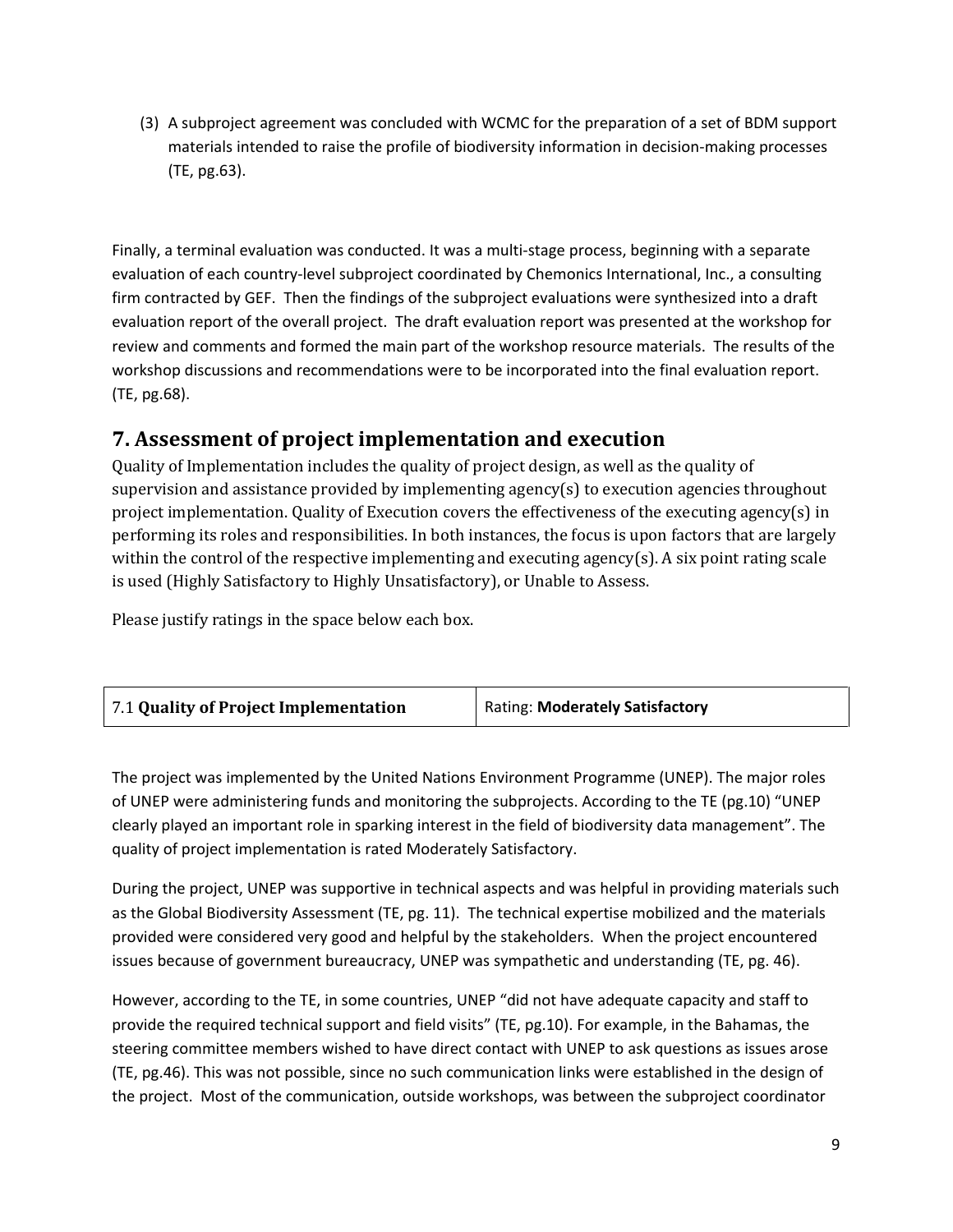and the umbrella project task manager. A similar concern was raised by Ghana and Egypt; those 2 countries wished that a BDM expert from UNEP had visited them on a periodic basis to provide technical advice as well as to take part in the in-country workshops and training programmes. UNEP did not have the adequate staff to provide this support, "only one task manager was not sufficient to cope effectively with a project of this nature" (TE, pg.46).

| 7.2 Quality of Project Execution | Rating: Moderately Satisfactory |
|----------------------------------|---------------------------------|
|                                  |                                 |

The quality of project execution is rated Moderately Satisfactory for the following reasons.

According to the TE ,there was no full-time project coordinator at the country level, and this was a problem in focusing the project and keeping the activities on track. On the other hand, "the use of local consultants in implementing the project enhanced its acceptability among the stakeholders". (pg. 50),

Moreover, the project execution encountered issues because of the resignation during the project of trained staff (TE, pg.39).

The project advisory committee did not provide global linkages, in view of its members' involvement with global biodiversity information networks. According to the TE, "the committee should have been enabled to play a more active role with funding for its members to participate in national and regional workshops" (TE, pg.41).

Where the project steering committees had broad representation and met regularly, there were few problems in project execution. However, in Ghana for example, the steering committee was established too late and met only twice in the course of the project (TE, pg. 50). Moreover, the TE mentions that several steering committee members commented on the amount of work that this project required, especially knowing that they did not have their responsibilities removed from their jobs. The steering committee members were dedicated and focused, but felt "unfairly compensated for these efforts" (TE, pg.57).

#### **8. Assessment of Project Impacts**

*Note - In instances where information on any impact related topic is not provided in the terminal evaluations, the reviewer should indicate below that this is indeed the case. When providing information on topics related to impact, please cite the page number of the terminal evaluation from where the information is sourced.* 

8.1 Environmental Change. Describe the changes in environmental stress and environmental status that occurred by the end of the project. Include both quantitative and qualitative changes documented,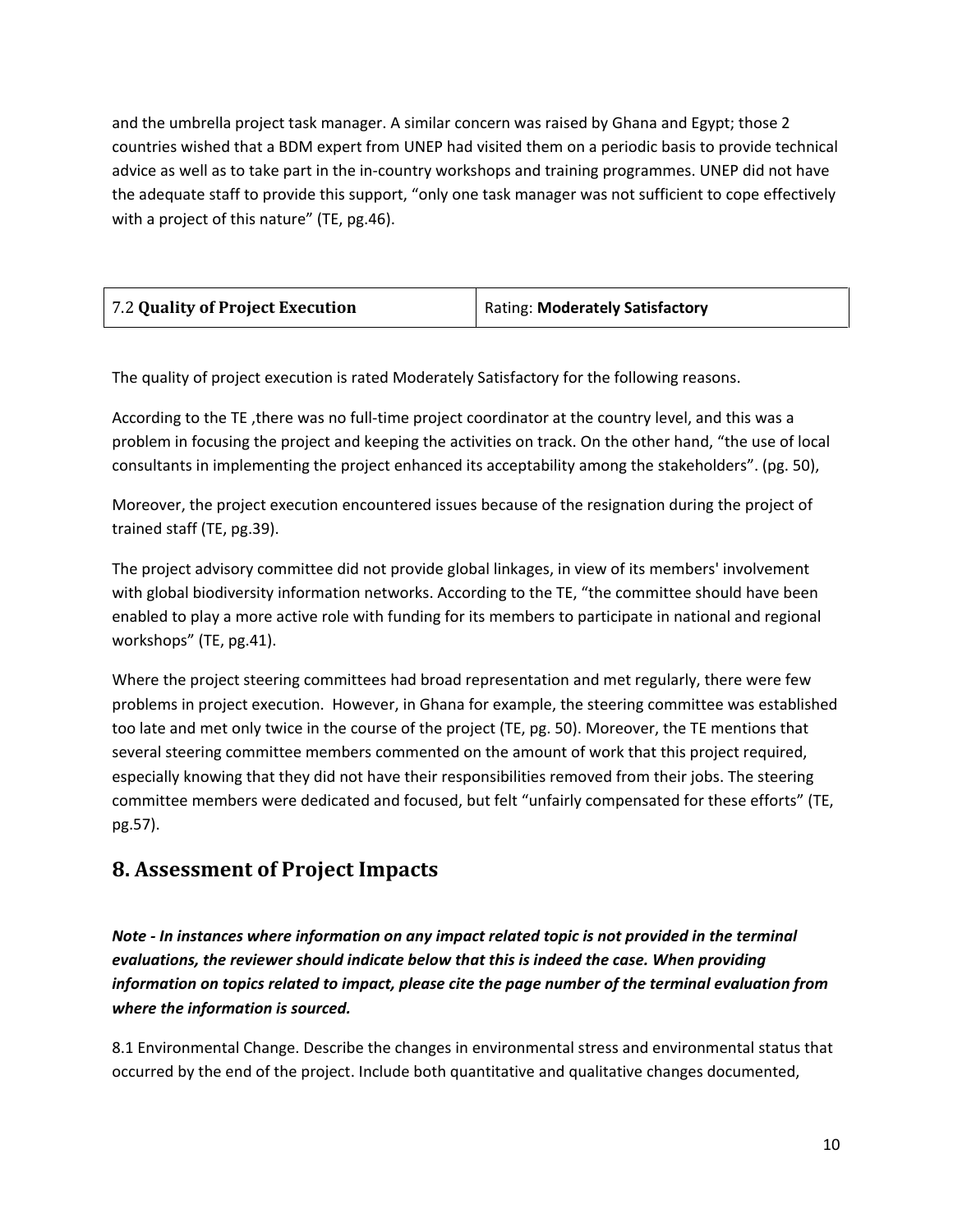sources of information for these changes, and how project activities contributed to or hindered these changes. Also include how contextual factors have contributed to or hindered these changes.

There is no environmental change reported in the TE.

8.2 Socioeconomic change. Describe any changes in human well-being (income, education, health, community relationships, etc.) that occurred by the end of the project. Include both quantitative and qualitative changes documented, sources of information for these changes, and how project activities contributed to or hindered these changes. Also include how contextual factors have contributed to or hindered these changes.

According to the TE (pg. 44), "in the course of the project implementation, there has been a growing realization that the BDM system could generate a sustainable source of revenue through the commercialization of the BDM products and outputs". However, this potential source of funding has not been explored further during the course of the project.

No other socioeconomic change is reported in the TE.

8.3 Capacity and governance changes. Describe notable changes in capacities and governance that can lead to large-scale action (both mass and legislative) bringing about positive environmental change. "Capacities" include awareness, knowledge, skills, infrastructure, and environmental monitoring systems, among others. "Governance" refers to decision-making processes, structures and systems, including access to and use of information, and thus would include laws, administrative bodies, trustbuilding and conflict resolution processes, information-sharing systems, etc. Indicate how project activities contributed to/ hindered these changes, as well as how contextual factors have influenced these changes.

#### a) Capacities

According to the TE (pg.39), "the BDM project has been important for the development of skills not only of the members of the project team, but also for persons involved in the management of biodiversity data at various levels of the government administration".

The beneficiaries of the BDM development capacities are the national biodiversity units and the national focal institutions. BDM capacities and skills were developed through the workshops and training courses. However, the lack of qualified in-country experts in biodiversity data management hampered capacity-building and the development of skills (TE, pg.36).

Several support materials were prepared to help countries in decision making and establish data and information management programmes (TE, pg.16):

(1) Guide to National Institutional Survey in the Context of the Convention on Biological Diversity (UNEP/WCMC, 1998), to assist countries in surveying and assessing the state of their capacity for managing biodiversity.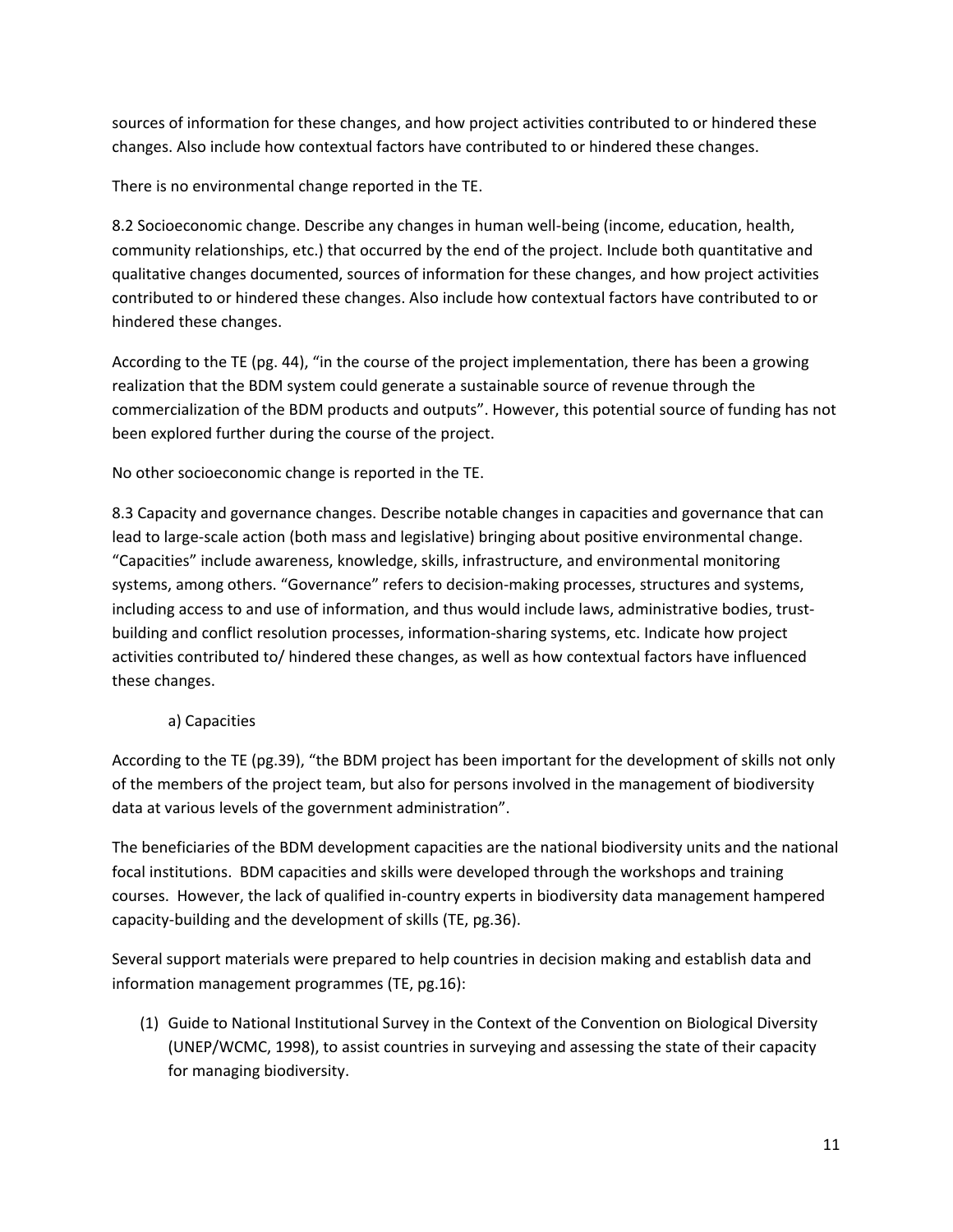- (2) Guide to Information Management in the Context of the Convention on Biological Diversity (UNEP/WCMC, 1996), proposes a step-by-step information cycle developed from an agreement on priority issues, determination of information needs, design of information products, stakeholder roles and enablement of stakeholders to ensure information is produced in a costeffective manner.
- (3) Electronic Resource Inventory (UNEP/WCMC, 1995), provides a wide range of information and reference directories on software, hardware, methodologies, standards, common practices, data sources, key organizations and exemplary projects related to biodiversity data management.
	- b) Governance

Following the PD of the project, a national BDM plan was produced by the participating countries for the efficient management and application of data and information in support of the Convention on Biological Diversity (TE, pg. 25).

8.4 Unintended impacts. Describe any impacts not targeted by the project, whether positive or negative, affecting either ecological or social aspects. Indicate the factors that contributed to these unintended impacts occurring.

No unintended impact is reported in the TE.

8.5 Adoption of GEF initiatives at scale. Identify any initiatives (e.g. technologies, approaches, financing instruments, implementing bodies, legal frameworks, information systems) that have been mainstreamed, replicated and/or scaled up by government and other stakeholders by project end. Include the extent to which this broader adoption has taken place, e.g. if plans and resources have been established but no actual adoption has taken place, or if market change and large-scale environmental benefits have begun to occur. Indicate how project activities and other contextual factors contributed to these taking place. If broader adoption has not taken place as expected, indicate which factors (both project-related and contextual) have hindered this from happening.

A detailed list of replicability process in each of the 10 participating countries is described in page 44 of the TE. Some examples are detailed below:

In Thailand, series of checklists of biodiversity was produced by the country's Office of Environmental Policy and Planning. This is evidence that "activities outside the BDM project have been stimulated through the Office's participation in the project" (TE, pg.39). Moreover, the Government has already agreed to provide funds to implement the BDM plan.

In Poland, the project team is now working on a new project which will be submitted to UNEP/GEF for possible funding (TE, pg. 44).

In Ghana, a donors' conference is planned at the end of the project to present the final project outputs and seek funding for implementation of the BDM strategy and action plan.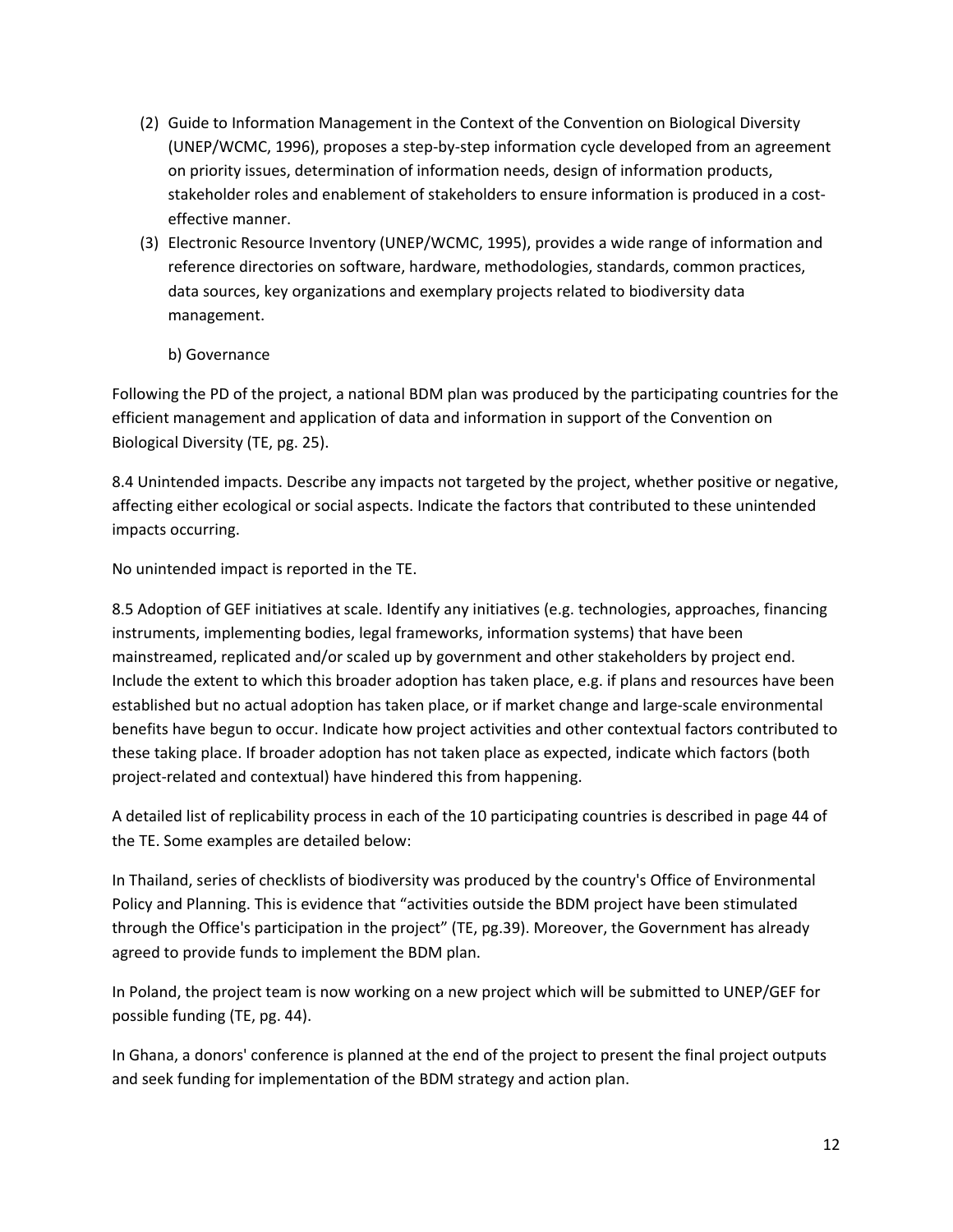### **9. Lessons and recommendations**

9.1 Briefly describe the key lessons, good practices, or approaches mentioned in the terminal evaluation report that could have application for other GEF projects.

The following key lessons were given in the TE (pg. 49):

- (1) It would have been appropriate for UNEP to undertake one or two short-term missions to monitor the progress of the project. Representatives of the UNDP offices identified to act on behalf of UNEP ought to have attended the consultative workshop and the meetings of the advisory committee in order to gain a full understanding of the project's requirements. This would have considerably improved project performance.
- (2) The project was based upon a number of critical assumptions and should have given due consideration to the existing state of biodiversity conservation and technical capacities of developing countries, as well as the in-country work environment. The capacity of each participating country should have been assessed as a pre-project activity and the project design should have accommodated this aspect.
- (3) Implementation of the BDM plans will require large amounts of funding that are not currently available in the participating countries.

9.2 Briefly describe the recommendations given in the terminal evaluation.

The following recommendations were given in the TE (pg. 11):

- (1) To ensure the overall success of the project, the implementation of the BDM plans is essential. Such implementation will require further financial support.
- (2) It is essential to implement a second phase of the BDM project to build on what has already been achieved and, at the same time, to extend its impact at the national, regional and global levels. The BDM activities would be complementary to those of NBSAPs.
- (3) The issue of non-completion of project outputs is related to project design, lack of capacity and inadequate monitoring and supervision. These aspects of the BDM project should be reviewed. A mechanism should be put in place to ensure that the project outputs are eventually completed and disseminated to all the stakeholders.
- (4) The BDM project is not fully sustainable without further donor funding. A greater exploration of options for continued financing of BDM activities should be undertaken within the participating countries and others intending to implement BDM-type activities.
- (5) The BDM project could be used as a model for the national development of the clearing-house mechanism. The processes of consultations, national institutional surveys, formulation of best practices and strategic planning could be packaged to help countries develop national clearinghouse mechanisms.